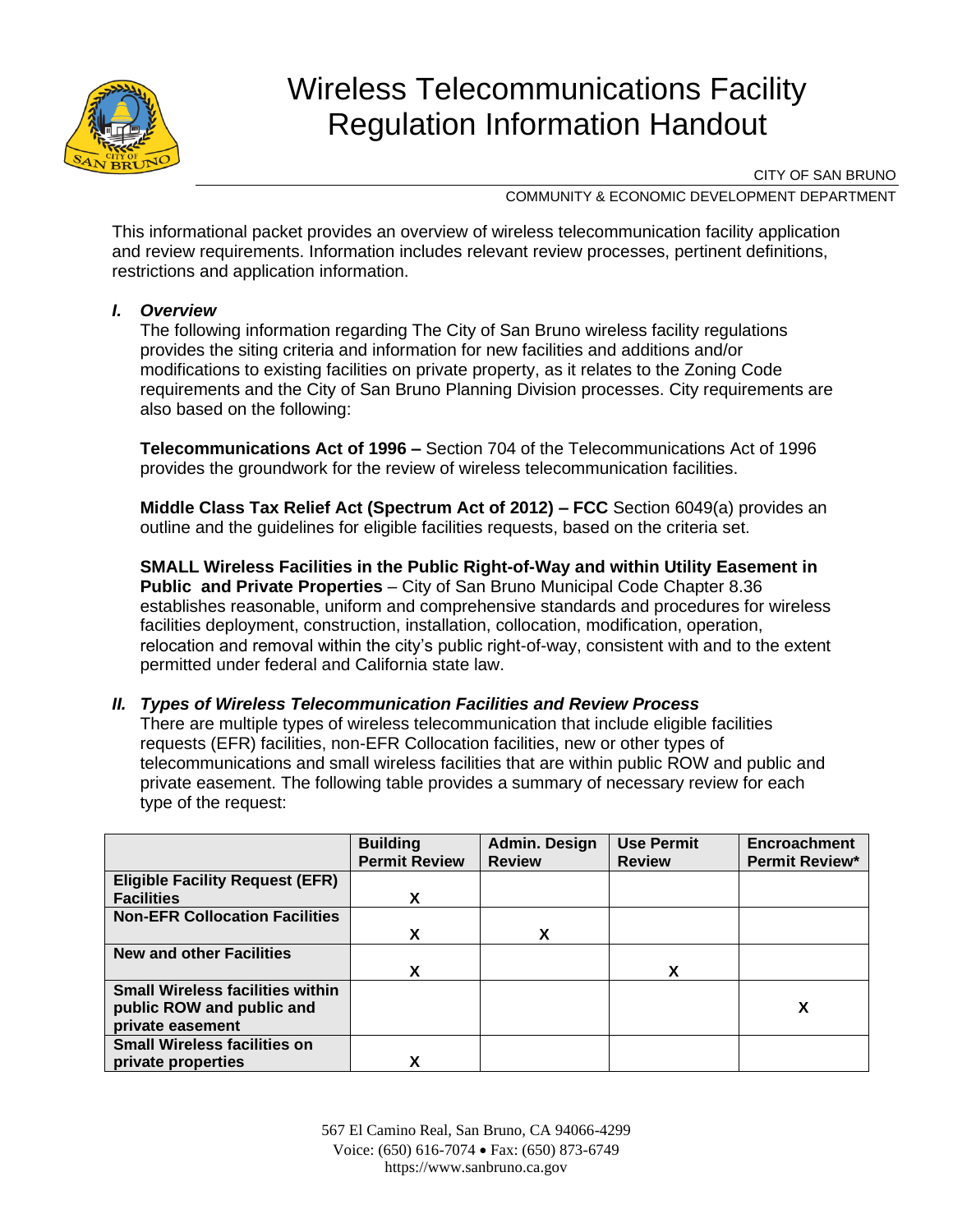#### \*check with Public Works for details

## *III. Guidance on FCC Shot Clock Rules and Remedies for Wireless Facility Applications*

| <b>FCC Category</b>                                                                                                                                                                                        | <b>Applicable Shot Clock</b>                                                          |         |
|------------------------------------------------------------------------------------------------------------------------------------------------------------------------------------------------------------|---------------------------------------------------------------------------------------|---------|
| <b>Eligible Facilities Requests (EFR)</b><br>Must involve modification to existing wireless facility (tower or base station) and<br>meet size and other requirements to qualify as EFR                     | 60 days                                                                               |         |
| <b>Collocations</b><br>Must involve placement of personal wireless services facility (that does not<br>qualify as EFR or SWF) on existing structure which need not have wireless<br>facility already on it |                                                                                       | 90 days |
| <b>Other</b><br>Personal wireless services facility that does not fall in any other category                                                                                                               | 150 days                                                                              |         |
| <b>Small Cells (Small Wireless Facility</b><br>(SWF)<br>Must be personal wireless services facility                                                                                                        | <b>Placement on existing</b><br>structure (need not be<br>existing wireless facility) | 60 days |
| that meets size and other requirements to<br>qualify as SWF.                                                                                                                                               | <b>New</b>                                                                            | 90 days |

## *IV. For additional information and questions:*

- Community and Economic Development Department (Planning approval and building permits related) - Planning (650) 616-7074
- Department Public Works (encroachment permits related) (650) 616-7065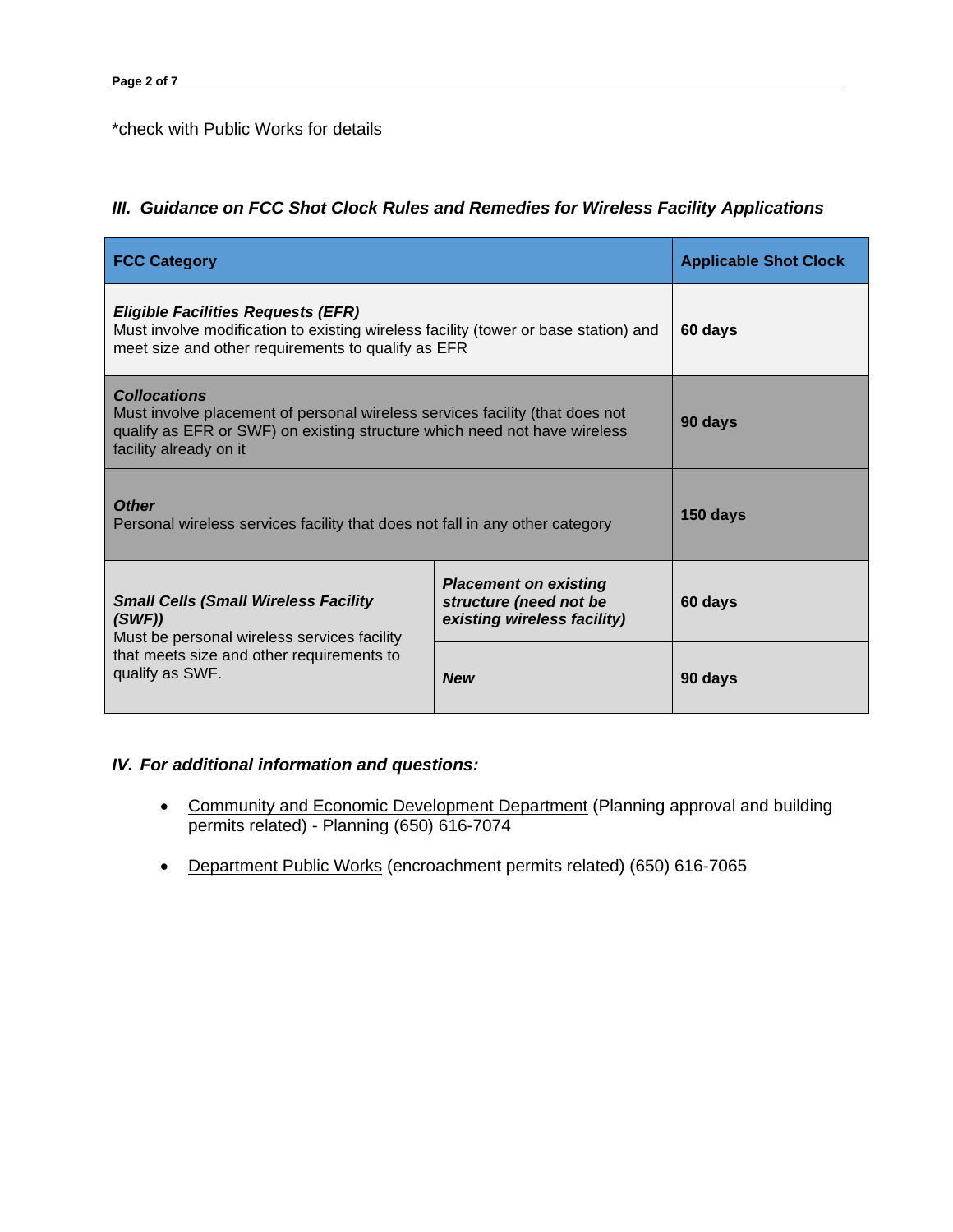# **Eligible Facility Request (EFR) Facilities**

An Eligible Facilities Request or (EFR) as defined by the Federal Communications Commission (FCC) and The City of San Bruno includes any request for modification of an existing tower or base station that does not substantially change the physical dimensions of such tower or base station, involving:

- Collocation of new transmission equipment;
- Removal of transmission equipment; or
- Replacement of transmission equipment.

In compliance with Section 6409(a) of the Middle Class Tax Relief and Job Creation Act of 2012, 47 U.S.C. § 1455(a), the following worksheet is to determine if a proposed project qualifies for an Eligible Facility Request review. Applicants claiming applicability of FCC Rule 6409(a) to their project must answer "yes" or "no" to each of the following questions and provide supporting documentation with the submittal.

- Does the project propose a collocation onto an existing facility? YES / NO
- Does the project type include collocation of new transmission equipment, removal of transmission equipment or replacement of transmission equipment (*circle which applies to your project*)?

If the project answers "yes" to any of the question below, then it is NOT subject to the EFR review.

| For proposed collocations and modifications to Base Stations:                                                                                                                                                                                                                                                                    |  |           |
|----------------------------------------------------------------------------------------------------------------------------------------------------------------------------------------------------------------------------------------------------------------------------------------------------------------------------------|--|-----------|
| If the facility is located within any public right-of-way, does the proposed collocation or<br>modification increase the overall height of the base station by more than ten percent<br>(10%) or 10 feet (whichever is greater)?                                                                                                 |  |           |
| Describe the original height and the proposed height increase:                                                                                                                                                                                                                                                                   |  |           |
| If the facility is located within any public right-of-way, does the proposed collocation or<br>modification increase the width of the base stations by more than 6 feet, measured<br>from the edge of the base station?                                                                                                          |  |           |
| Describe the original width and the proposed width increase:                                                                                                                                                                                                                                                                     |  |           |
| For proposed collocations and modifications to Base Stations:                                                                                                                                                                                                                                                                    |  | <b>No</b> |
| If the facility is located within a private property, does the proposed collocation or<br>modification increase the overall height* more than ten percent (10%) or the height of<br>one additional antenna array not to exceed 20 feet (whichever is greater)?<br>Describe the original height and the proposed height increase: |  |           |
| If the facility is located within a private property, does the proposed collocation or<br>modification increase the width more than 20 feet from the edge of the wireless<br>tower or the width of the wireless tower at the level of the appurtenance (whichever<br>is greater)?                                                |  |           |
| Describe the original width and the proposed width increase:                                                                                                                                                                                                                                                                     |  |           |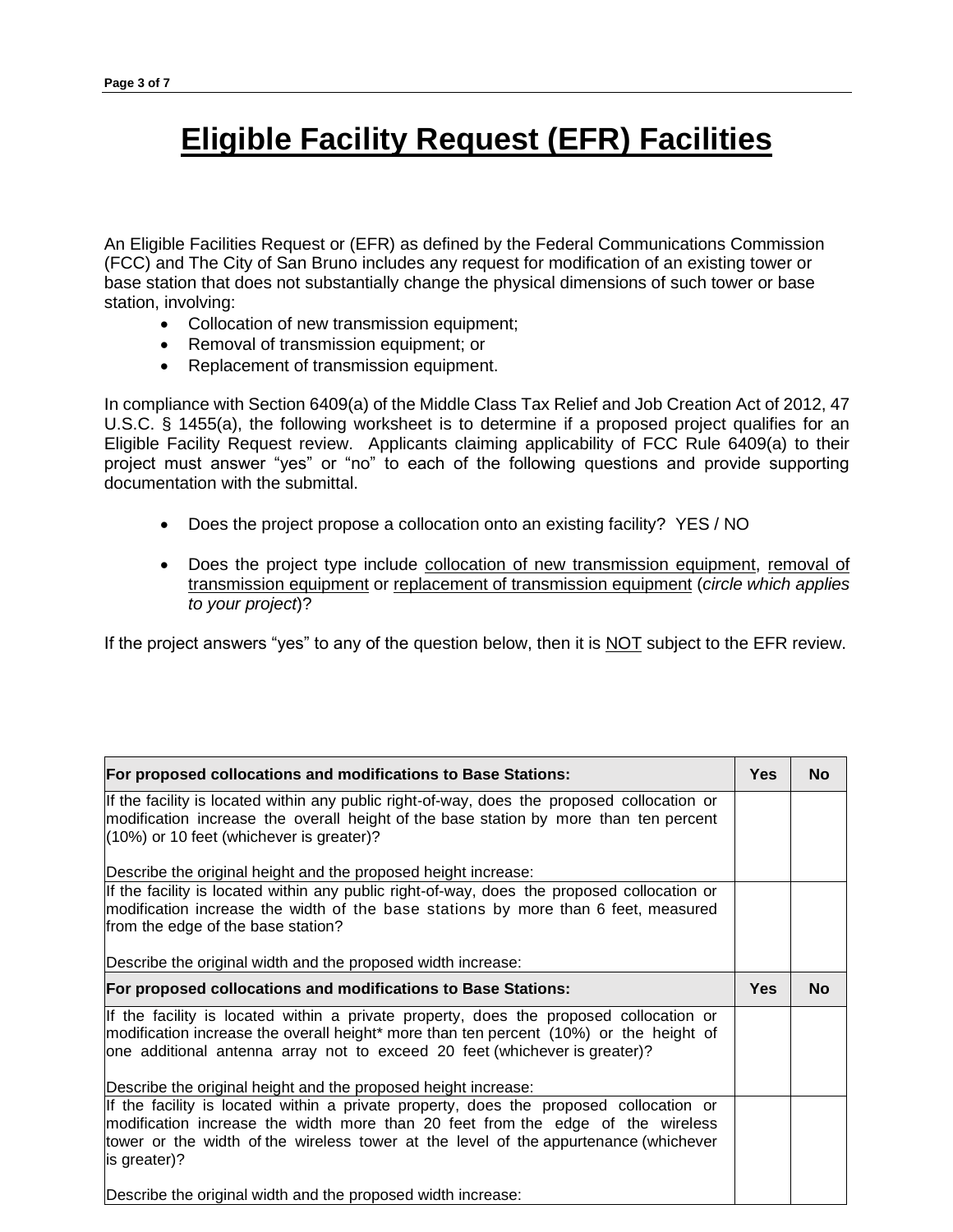| For proposed collocations and modifications to ground lease area:                                                                                                                                                                                                                    |            |           |  |
|--------------------------------------------------------------------------------------------------------------------------------------------------------------------------------------------------------------------------------------------------------------------------------------|------------|-----------|--|
| Does the proposed collocation or modification involve the installation of any new<br>equipment cabinets on the ground when there are no existing ground mounted<br>equipment cabinets?                                                                                               |            |           |  |
| If so, describe the number of new ground-mounted equipment cabinets and leasehold<br>area.                                                                                                                                                                                           |            |           |  |
| For facilities in the public rights-of-way, does the proposed collocation or modification<br>involve the installation of any new ground- mounted equipment cabinets that are ten<br>percent (10%) larger in height or volume than any existing ground-mounted equipment<br>cabinets? |            |           |  |
| Describe the proposed height or volume increase                                                                                                                                                                                                                                      |            |           |  |
| Does the proposed collocation or modification involve excavation outside the area in<br>proximity to the structure and other transmission equipment already deployed on the<br>ground?                                                                                               |            |           |  |
| If so, describe the additional disturbed area.                                                                                                                                                                                                                                       |            |           |  |
| Does the proposed collocation or modification involve the installation of more than the<br>standard number of equipment cabinets for the technology involved, not to exceed<br>four?                                                                                                 |            |           |  |
| Explain the total number of equipment cabinets for the proposed modification.                                                                                                                                                                                                        |            |           |  |
| Does the proposed collocation or modification involve excavation outside the current<br>boundaries of the leased or owned property surrounding the wireless tower, including any<br>access or utility easements currently related to the site?                                       |            |           |  |
| Would the proposed collocation or modification defeat the existing concealment<br>elements of the support structure?                                                                                                                                                                 |            |           |  |
| <b>Other Conditions:</b>                                                                                                                                                                                                                                                             | <b>Yes</b> | <b>No</b> |  |
| Would the proposed collocation or modification violate any prior condition of approval<br>established for the existing facility (other than height, width, equipment cabinets or<br>excavation & deployment, or concealment elements)?                                               |            |           |  |
| Is the existing on-site telecommunications equipment properly permitted by the City<br>of San Bruno?                                                                                                                                                                                 |            |           |  |
| If a previous approval was granted, include the planning application number and building<br>permit number below:                                                                                                                                                                     |            |           |  |
|                                                                                                                                                                                                                                                                                      |            |           |  |

If the project qualifies for EFR review by answering "no" for all the questions above, then it requires Building Permit review only and is not subject to any planning approval.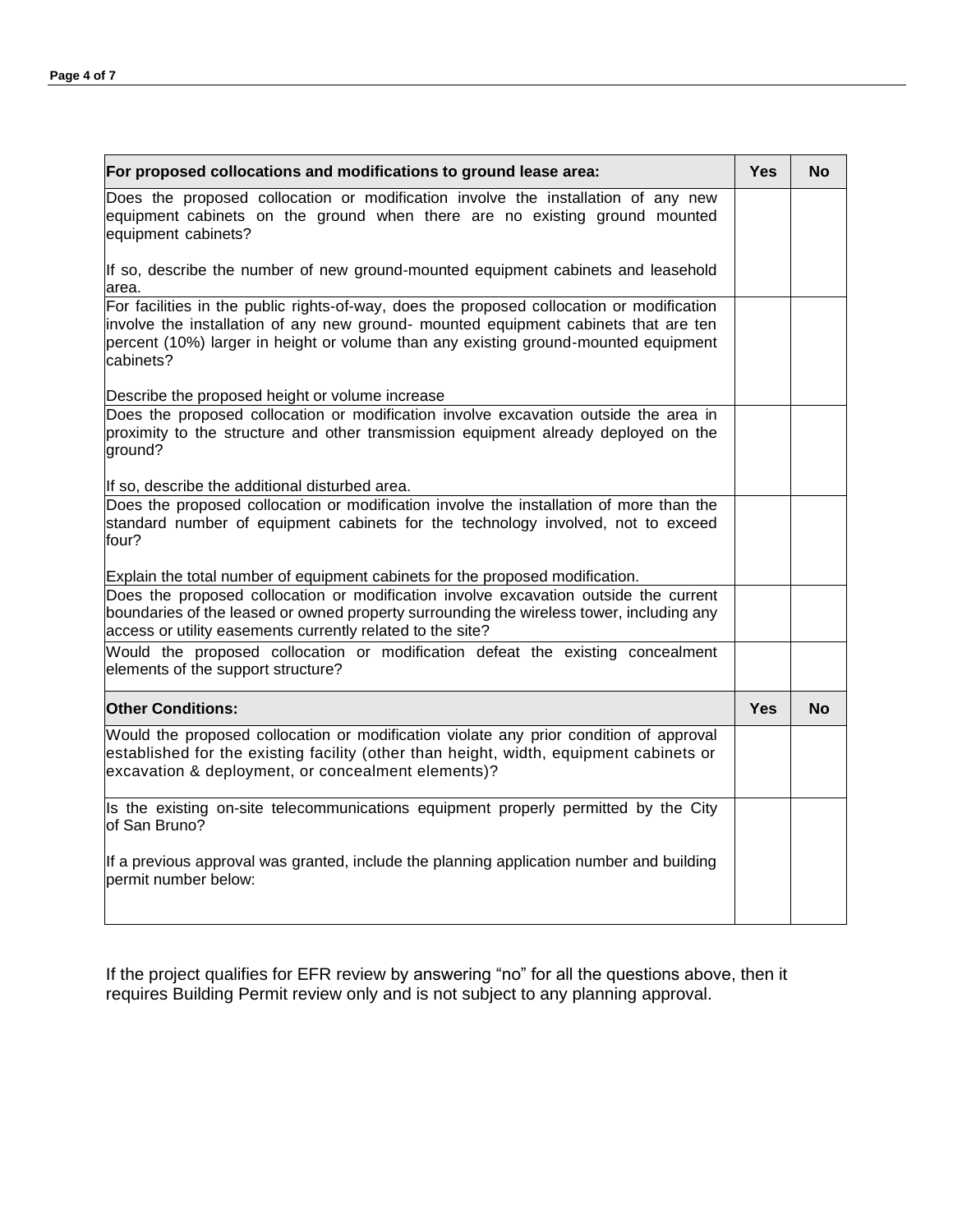# **Non-EFR Collocation Facilities**



If a wireless telecommunication collocation project does not qualify as an EFR, then it is subject to City's planning review in advance of submitting for building permit.

Planning Application Submittal Requirement:

### □ **COMPLETED APPLICATION FOR PLANNING**

- o Must include both Applicant and Property Owner information
- o Must include Power of Attorney or Letter of Authorization authorizing wireless telecommunication representative to act on behalf of property owner(s)

□ **REQUIRED APPLICATION FEE**: (check most recent City Council Adopted Fee Schedule),

- \$4,110 Wireless Administrative Review fee
- \$1,678 public notification fee
- Other review fees if determined applicable to case

□ **PROJECT PLANS:** Provide two sets of complete 24 x 36-inch project plans drawn to a scale of not less than 1/16" equals one foot and a digital file of such plans in portable document format (PDF). Project plans must contain all the following:

1. Cover Sheet: A detailed project description that specifies the proposed installation and/or modifications including without limitation all physical elements such as antennas, radios, power services, all cables, mounts, and all other elements of the proposed project site information that includes the proposed site address, zoning classification of the nearest private property, project team contact information, and site map.

2. Site Development Plan: Plan-view drawings, which include: the entire property or right-of-way block with the proposed project improvements detailed before-and-after views for any equipment pads, enclosures, cabinets, pedestals and/or vaults all existing and proposed equipment with all dimensions, labels and ownership identifications clearly called out boundaries for all easements, encroachments and/or other rights-of-way for access and utilities in connection with the wireless site with all dimensions clearly shown and called out all existing and proposed primary and backup utilities, including without limitation all cables, connectors, risers, conduits, cable shrouds, trays, bridges and/or doghouses, transformers, disconnect switches, panels, meters, pedestals, cabinets, vaults, generators and/or generator sockets, and a general equipment inventory which includes antenna models.

□ **PHOTOS and PHOTO SIMULATIONS**: Include several photos of the project site and adjacent development with the location noted. The applicant shall submit site photographs and photo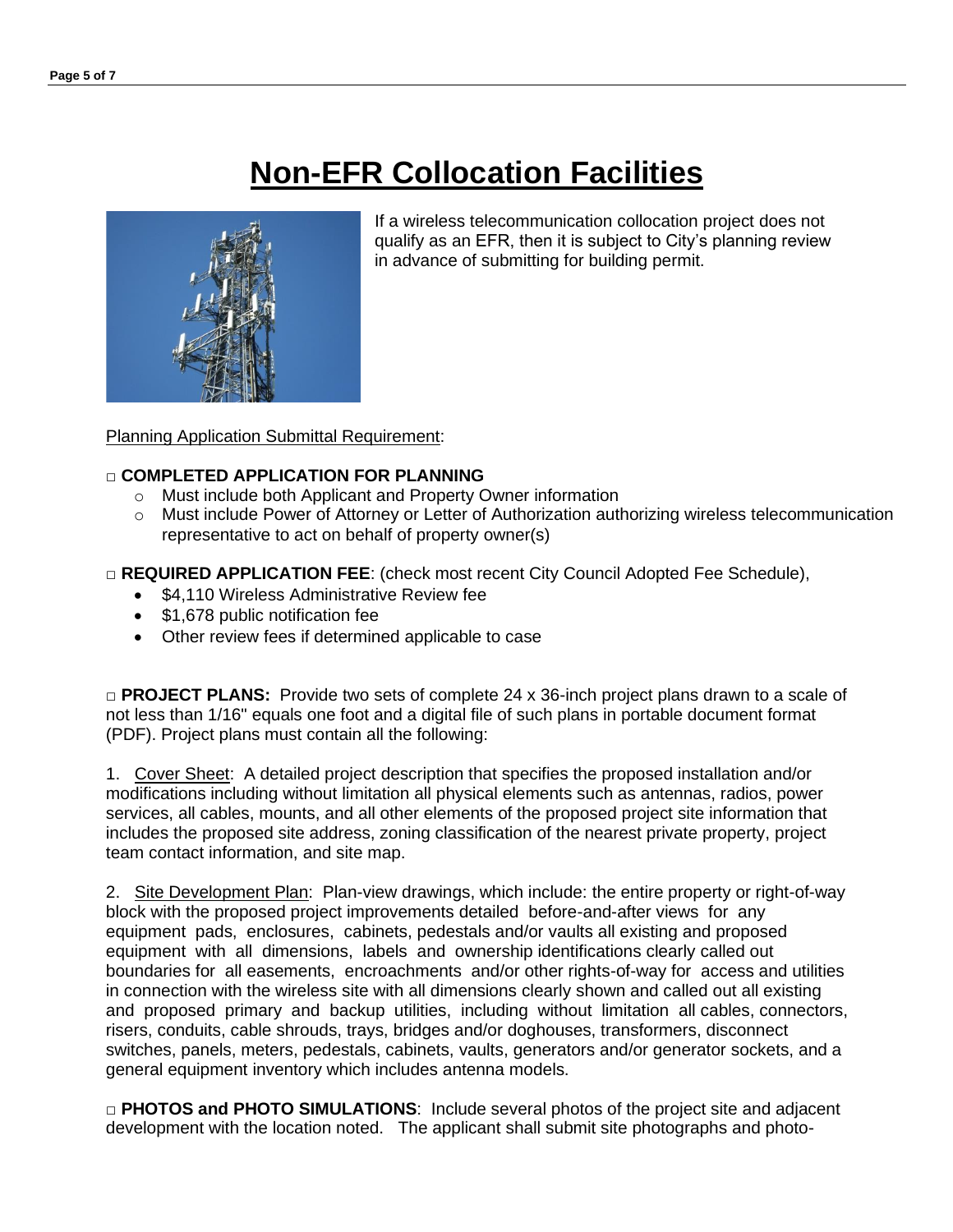simulations that show the existing location and proposed facility in context from at least three vantage points within the public streets or other publicly accessible spaces, together with a vicinity map that shows the proposed site location and the photo location for each vantage point.

□ **RF COMPLIANCE REPORT:** An RF exposure compliance report that certifies that the proposed facility will comply with applicable federal RF exposure standards and exposure limits. The RF report must be prepared and certified by an RF engineer. The RF report must include the actual frequency and power levels (in watts ERP) for all existing and proposed antennas at the site and exhibits that show the location and orientation of all transmitting antennas and the boundaries of areas with RF exposures in excess of the uncontrolled/general population limit (as that term is defined by the FCC) and also the boundaries of areas with RF exposures in excess of the controlled/occupational limit (as that term is defined by the FCC). Each such boundary shall be clearly marked and identified for every transmitting antenna at the project site.

□ 5-YEAR NETWORK PROJECTION MAP: Provide an overview map of the applicant's network within the City's jurisdictional and territorial boundaries that shows (1) all the existing wireless facilities that applicant currently owns and/or operates and (2) all future wireless facilities that are reasonably foreseeable within five years of the application submission. The map must provide a legend that distinguishes between "macro" cells and small cell facilities

□ **REGULATORY APPROVALS:** Copies of all permits and other regulatory approvals, including without limitation any conditions of approval, issued in connection with the tower or base station to be collocated on or modified.

□ **FCC LICENSE**: If the applicant or service provider proposes to operate in FCC-licensed spectrum, provide proof of licenses for all planned operating bands. If there are federal build-out requirements, indicate which and whether they have been fully satisfied. If not satisfied, indicate what remains to be satisfied.

□ **NOISE COMPLIANCE REPORT**. Provide a noise compliance report for the proposed facility and all associated equipment including all environmental control units, sump pumps, temporary backup power generators, and permanent backup power generators in order to demonstrate compliance with the City's noise regulations. The noise compliance report must be prepared and certified by an engineer and include an analysis of the manufacturers' specifications for all noiseemitting equipment and a depiction of the proposed equipment relative to all adjacent property lines. In lieu of a noise compliance report, the applicant may submit evidence from the equipment manufacturer that the ambient noise emitted from all the proposed equipment will not, both individually and cumulatively, exceed the applicable limits.

□ **ADDITIONAL INFORMATION.** May be requested during processing of your application to the extent permitted by law.

□ **ELECTRONIC FILES**. All applications and support materials are required to be submitted to the city electronically.